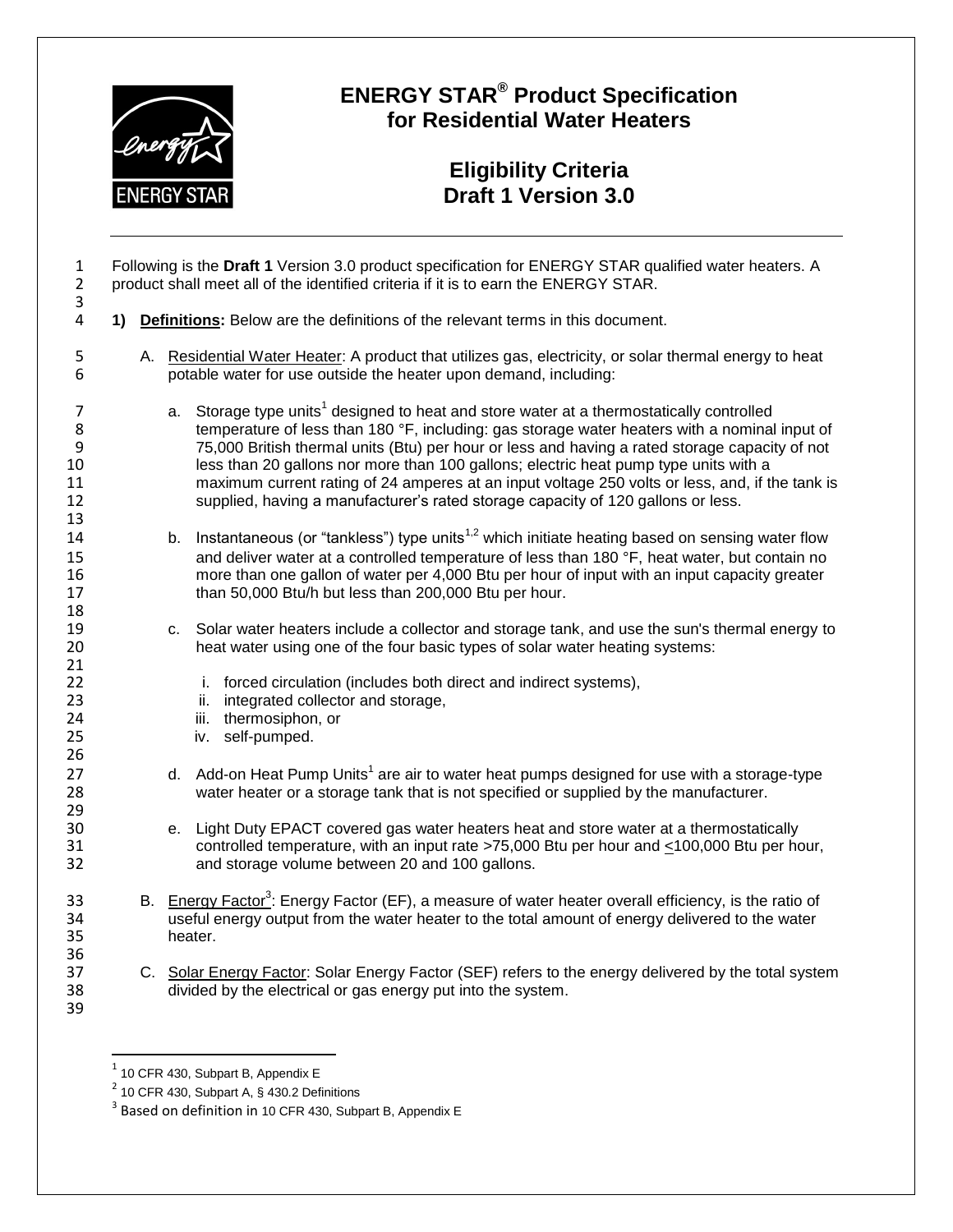- <span id="page-1-0"></span>40 D. Thermal Efficiency<sup>4</sup>: Thermal efficiency (TE) is the ratio of the heat transferred to the water 41 flowing through the water heater to the amount of energy consumed by the water heater.
- 43 E. Standby Lo[s](#page-1-0)s<sup>4</sup>: Standby Loss (SL) means the average hourly energy required to maintain the 44 stored water temperature.
- 46 F. First-Hour Rating<sup>1</sup>[:](#page-0-0) The First-Hour Rating ("FHR") is an estimate of the maximum volume of hot 47 water in gallons that a storage water heater can supply within an hour that begins with the water<br>48 heater fully heated. heater fully heated.
- 50 G. Gallons per Minute<sup>1</sup>[:](#page-0-0) Gallons per Minute ("GPM") is the amount of gallons per minute of hot water 51 that can be supplied by an instantaneous water heater while maintaining a nominal temperature rise of  $77^{\circ}$ F during steady state operation. rise of 77°F during steady state operation.
- 54 H. Manufacturer Limited Warranty: Manufacturer limited warranty is an assurance by the 55 manufacturer to the consumer that the water heater, including purchased system equipment and<br>56 components, are quaranteed to work for a defined period of time. components, are guaranteed to work for a defined period of time.
- 58 I. Basic Model: All units of a given type of covered product (or class thereof) manufactured by one<br>59 manufacturer and which have the same primary energy source and, which have essentially manufacturer and which have the same primary energy source and, which have essentially 60 identical electrical, physical, or functional (or hydraulic) characteristics that affect energy 61 consumption, energy efficiency, water consumption or water efficiency<sup>1</sup>[.](#page-0-0) Further, all individual 62 models within a basic model have the same certified rating based on the applicable sampling 63 criteria per DOE's regulations in Part 429<sup>5</sup>, and this rating must be used for all manufacturer 64 literature, the qualified product list and certification of compliance to DOE standards.
- 66 J. Lower Compressor Cut-off Temperature: The temperature below which a heat pump water 67 heater's compressor will no longer operate, such that the unit will only work as a conventional 68 electric resistance water heater.
- 69 K. Combination Space-Heating and Water Heating Appliance: Appliance that provides both space 70 conditioning (boiler) and hot water heating with one appliance or energy source. The combination 71 appliance circulates hot water from the water heater through a heat exchanger in the air handler. 72 A blower will move the heated air through a standard duct system. In the summer, an air 73 conditioner is connected to the exchanger and the system functions similarly, with cool air being pushed through the ductwork. 75

76 **Note:** The ongoing Department of Energy (DOE) federal test method rulemaking that impacts all 77 residential and certain commercial water heaters with residential applications, proposes to establish a<br>78 uniform descriptor that will be used to establish ratings for these water heaters and replace the current 78 uniform descriptor that will be used to establish ratings for these water heaters and replace the current 79 metrics: Energy Factor (EF). Thermal Efficiency (TE), and Standby Loss (SL), EPA expects this change 79 metrics: Energy Factor (EF), Thermal Efficiency (TE), and Standby Loss (SL). EPA expects this change in<br>80 metrics to warrant a change in the above definitions accordingly. If so. EPA will release a Version 3.1, to metrics to warrant a change in the above definitions accordingly. If so, EPA will release a Version 3.1, to 81 update the metric definitions when the federal test method is finalized.

82 Under the NOPR, DOE proposed a test method for gas water heaters with a rated storage volume<br>83 between 2 and less than 20 gallons. If the test method expansion is finalized, EPA is interested in 83 between 2 and less than 20 gallons. If the test method expansion is finalized, EPA is interested in expanding the range of ENERGY STAR certified instantaneous water heaters to include those with expanding the range of ENERGY STAR certified instantaneous water heaters to include those with tanks 85 between 2 and less than 20 gallons. Therefore, EPA proposes to revise the definition of instantaneous 86 type water heaters to remove the storage capacity limit of 2 gallons for gas instantaneous units.

l

42

45

49

53

57

65

 $<sup>4</sup>$  10 CFR 431, Subpart G</sup>

 $<sup>5</sup>$  10 CFR 429, Subpart B</sup>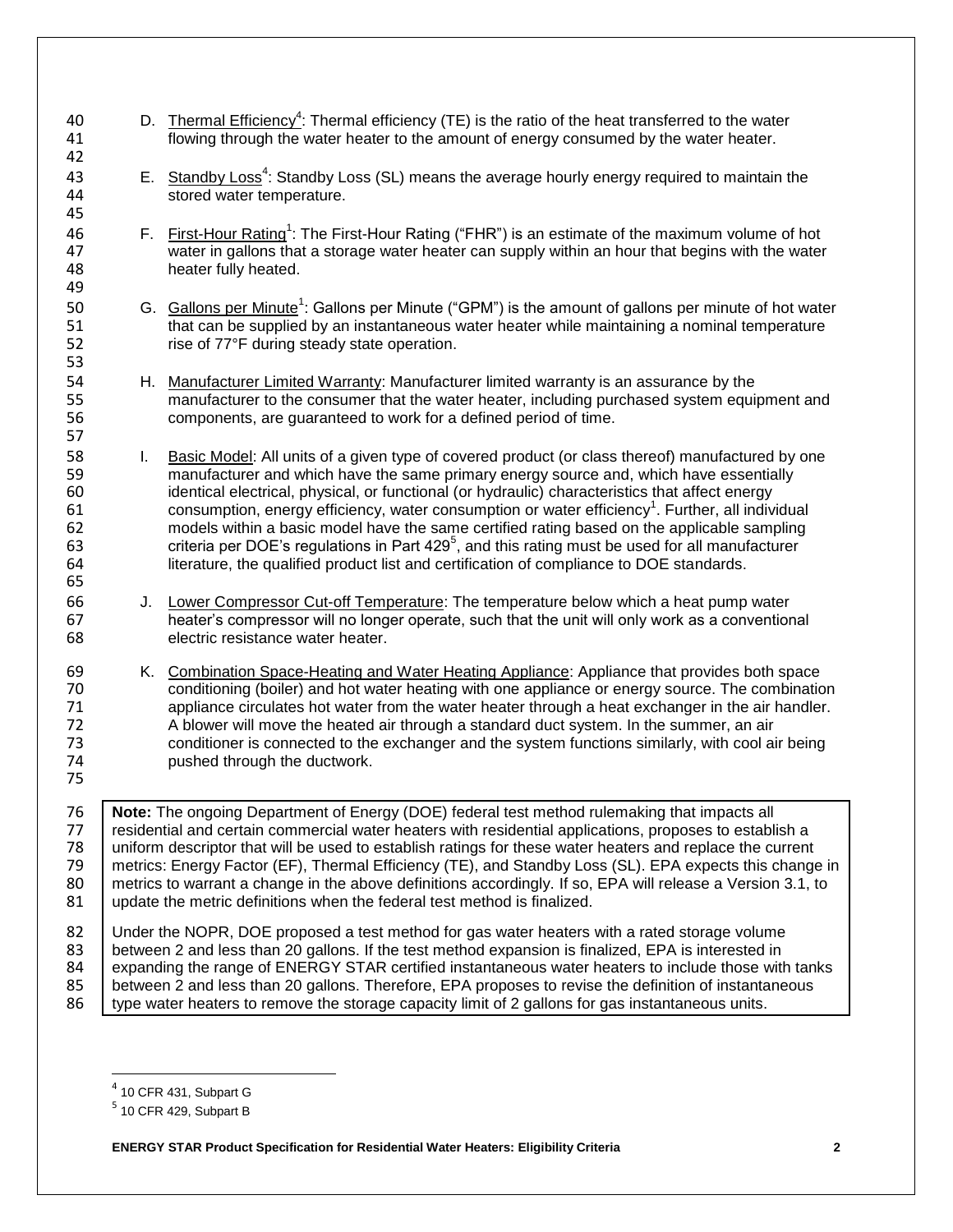87 **Note (cont.):** EPA is aware that the new federal test method will cover a group of commercial units with 88 some similarity to the Light Duty FPACT units defined here (Section 1 A e ) FPA proposes to retain this some similarity to the Light Duty EPACT units defined here (Section 1.A.e.). EPA proposes to retain this 89 definition for now, to be reexamined when the federal test method is finalized, to see if an expansion of 80<br>90 scope makes sense. scope makes sense. 91 Stakeholders are encouraged to provide comments on the above change and also to provide any 92 Suggestions on whether there are additional terms that should be defined to clarify this specification. 93<br>94 94 **2) Scope:** 95 A. Included Products: Only products that meet the definition of a Residential Water Heater, as<br>96 Specified herein, are eligible for ENERGY STAR qualification with exception of those produc 96 specified herein, are eligible for ENERGY STAR qualification with exception of those products<br>97 stated in Section 2B. listed in Section 2B. 98<br>99 99 B. Excluded Products: Electric resistance water heaters, Add-on Heat Pump units, and products<br>100 intended only for commercial use are not eligible for this ENERGY STAR Residential Water intended only for commercial use are not eligible for this ENERGY STAR Residential Water 101 **Heater Specification. Combination space-heating and water heating appliances, as defined in**<br>102 Section 1. above, are not eligible under this ENERGY STAR Water Heaters specification. Section 1, above, are not eligible under this ENERGY STAR Water Heaters specification. 103 **3) Qualification Criteria:** 104 105 **Note:** The amended federal standards, effective April 16, 2015, are in some cases equal to or more 106 stringent than the current ENERGY STAR requirements for residential water heaters, necessitating a 106 stringent than the current ENERGY STAR requirements for residential water heaters, necessitating a<br>107 revision to the ENERGY STAR criteria. In an effort to continue to distinguish the most energy efficient revision to the ENERGY STAR criteria. In an effort to continue to distinguish the most energy efficient 108 products that provide significant energy and cost savings to the consumer while providing excellent 109 | performance, EPA proposes to revise the ENERGY STAR criteria for residential water heaters as 110 described below. The recommended changes are mainly focused on the current efficiency criteria. The 111 Frest of the ENERGY STAR criteria are retained, as changes are not warranted at this time. 112 For gas and electric water heaters, the current federal standards include single requirement for each of 1<br>113 I these product categories with a capacity of 20 to 100 gallons. However, under the 2015 amended feder 113 these product categories with a capacity of 20 to 100 gallons. However, under the 2015 amended federal standards, these product categories will be broken out into two capacity bins:  $\geq$ 20 gal and  $\leq$ 55 gal and 114 standards, these product categories will be broken out into two capacity bins: ≥20 gal and ≤55 gal and ≤100 gal. EPA proposes to follow the same breakdown of capacity bins for gas and electric 115 >55 gal and ≤100 gal. EPA proposes to follow the same breakdown of capacity bins for gas and electric water heaters. 117 Stakeholders are encouraged to submit feedback and/or supportive data on the requirements proposed<br>118 below.

- below.
- 119 A. Product Performance Requirements for Electric Water Heaters:
- 120<br>121

#### 121 **Table 1: Criteria for Qualified Electric Water Heaters**

|                                                                       | Criteria          | <b>ENERGY STAR Requirements</b>                                                                                    |
|-----------------------------------------------------------------------|-------------------|--------------------------------------------------------------------------------------------------------------------|
|                                                                       | $\leq 55$ gallons | $EF \geq 2.0$                                                                                                      |
| Energy Factor                                                         | > 55 gallons      | $FF \geq 2.2$                                                                                                      |
| <b>First Hour Rating</b>                                              |                   | FHR $\geq$ 50 gallons per hour                                                                                     |
|                                                                       | Warranty          | Warranty $\geq 6$ years on sealed system                                                                           |
|                                                                       | Safety            | UL 174 and UL1995                                                                                                  |
| <b>Compressor Cut-Off Temperature</b><br>(Reporting Requirement Only) |                   | Report ambient temperature below which the<br>compressor cuts off and electric resistance<br>only operation begins |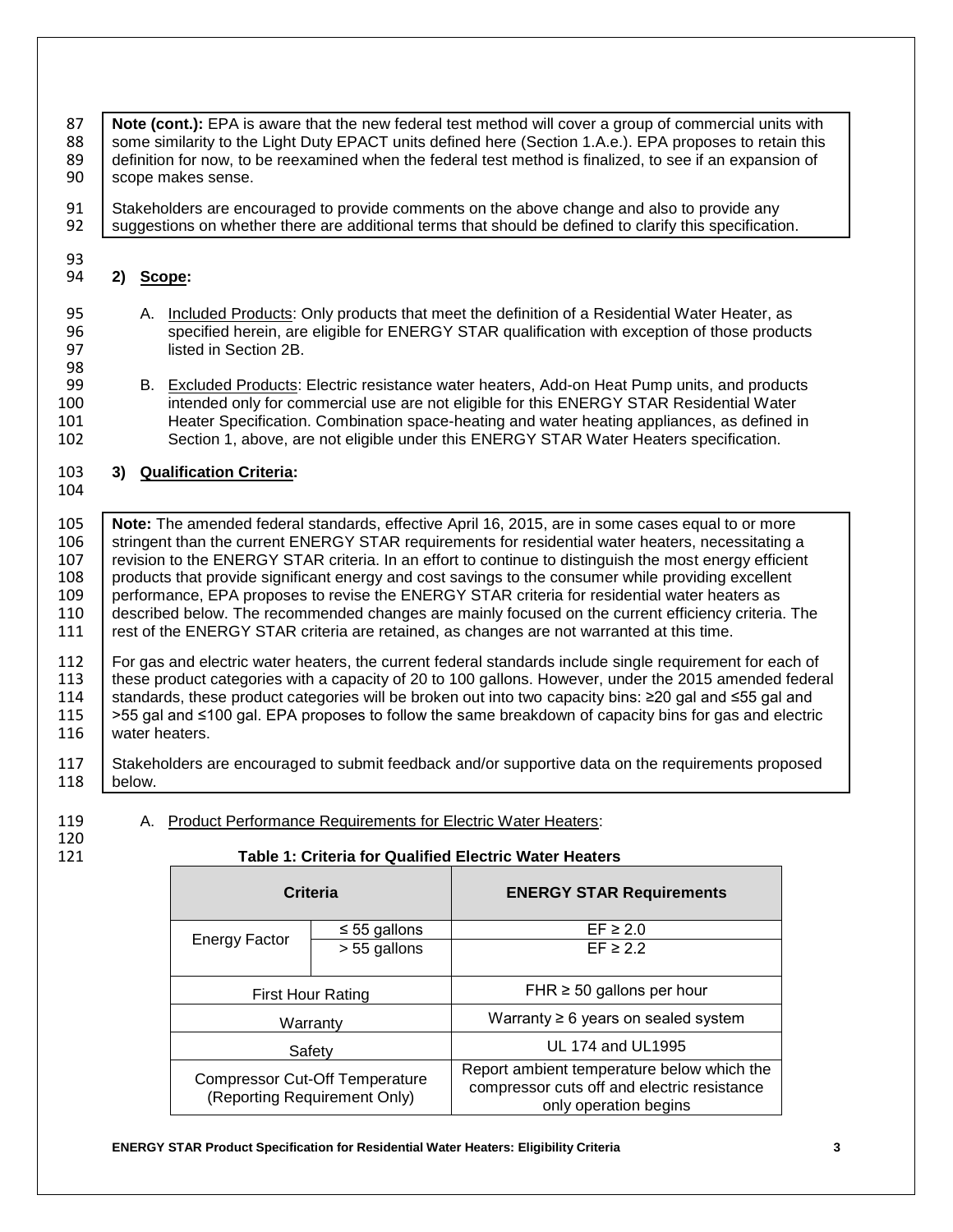122 123 124 125 126 127 128 129 130 **Note:** For less than or equal to 55 gallon electric water heaters, the 2015 DOE levels are close to but not equal to the current ENERGY STAR level. However, for greater than 55 gallon units, the 2015 DOE levels are higher than the current ENERGY STAR level, driving the need to revise the ENERGY STAR requirement for this product class. Based on the energy and consumer cost savings analysis, EPA proposes to raise the EF for greater than 55 gallon units from 2.0 to 2.2 EF. Most of the units currently available in the market would meet the proposed requirement. However, with the federal standards raising the baseline efficiency level to nearly 2.0 EF, EPA anticipates an increase in the number of units offered at 2.0 EF or higher thus creating product differentiation in the market and also leading to reduction in the price premium of energy efficient products.

131 132 133 134 For less than or equal to 55 gallon units, no changes are proposed as there are still energy savings available at this level in comparison to the upcoming federal standards. Also, the 2012 ENERGY STAR market penetration for heat pump water heaters is low enough to suggest the current level continues to highlight the most efficient products for consumers.

- 137 B. Product Performance Requirements for Gas Water Heaters:
- 138<br>139

140<br>141

135 136

a. Gas Storage Units

#### 141 **Table 2: Criteria for Qualified Gas Storage Water Heaters**

|                          | Criteria          | <b>ENERGY STAR Requirements</b>   |
|--------------------------|-------------------|-----------------------------------|
|                          | $\leq$ 55 gallons | $EF \geq 0.67$                    |
| <b>Energy Factor</b>     | > 55 gallons      | $EF \geq 0.80$                    |
| <b>First Hour Rating</b> |                   | FHR $\geq$ 67 gallons per hour    |
| Warranty                 |                   | Warranty $\geq 6$ years on system |
|                          | Safety            | ANSI Z21.10.1/CSA 4.1             |

142

143 **Note:** Similarly, for less than or equal to 55 gallon gas water heaters, the 2015 DOE levels are close to 144 but not equal to the current ENERGY STAR level. However, for greater than 55 gallon units, the 2015 but not equal to the current ENERGY STAR level. However, for greater than 55 gallon units, the 2015 145 | DOE level is at condensing level which is higher than the ENERGY STAR requirement.

146 EPA proposes to raise the EF for greater than 55 gallon units from 0.67 to 0.80 EF. Currently there are no<br>147 aas water heaters greater than 55 gallon available in the market that would meet the proposed 147 gas water heaters greater than 55 gallon available in the market that would meet the proposed 148 requirement. However, EPA anticipates that as manufacturers prepare products for the market that meet<br>149 the forthcoming federal standard, market availability for products that meet the proposed level will grow, 149 the forthcoming federal standard, market availability for products that meet the proposed level will grow.<br>150 An ENERGY STAR level of 0.80 EF will provide sufficient product differentiation between the standard An ENERGY STAR level of 0.80 EF will provide sufficient product differentiation between the standard 151 and efficient products.

152 For less than or equal to 55 gallon units, EPA proposes to retain the current ENERGY STAR level of 0.67<br>153 EF. According to the AHRI certified products directory, about 30% of the less than or equal to 55 gallon 153 EF. According to the AHRI certified products directory, about 30% of the less than or equal to 55 gallon<br>154 models meet the 0.67 EF level – confirming that the current level continues to highlight the most efficien models meet the 0.67 EF level – confirming that the current level continues to highlight the most efficient 155 | products for consumers.

156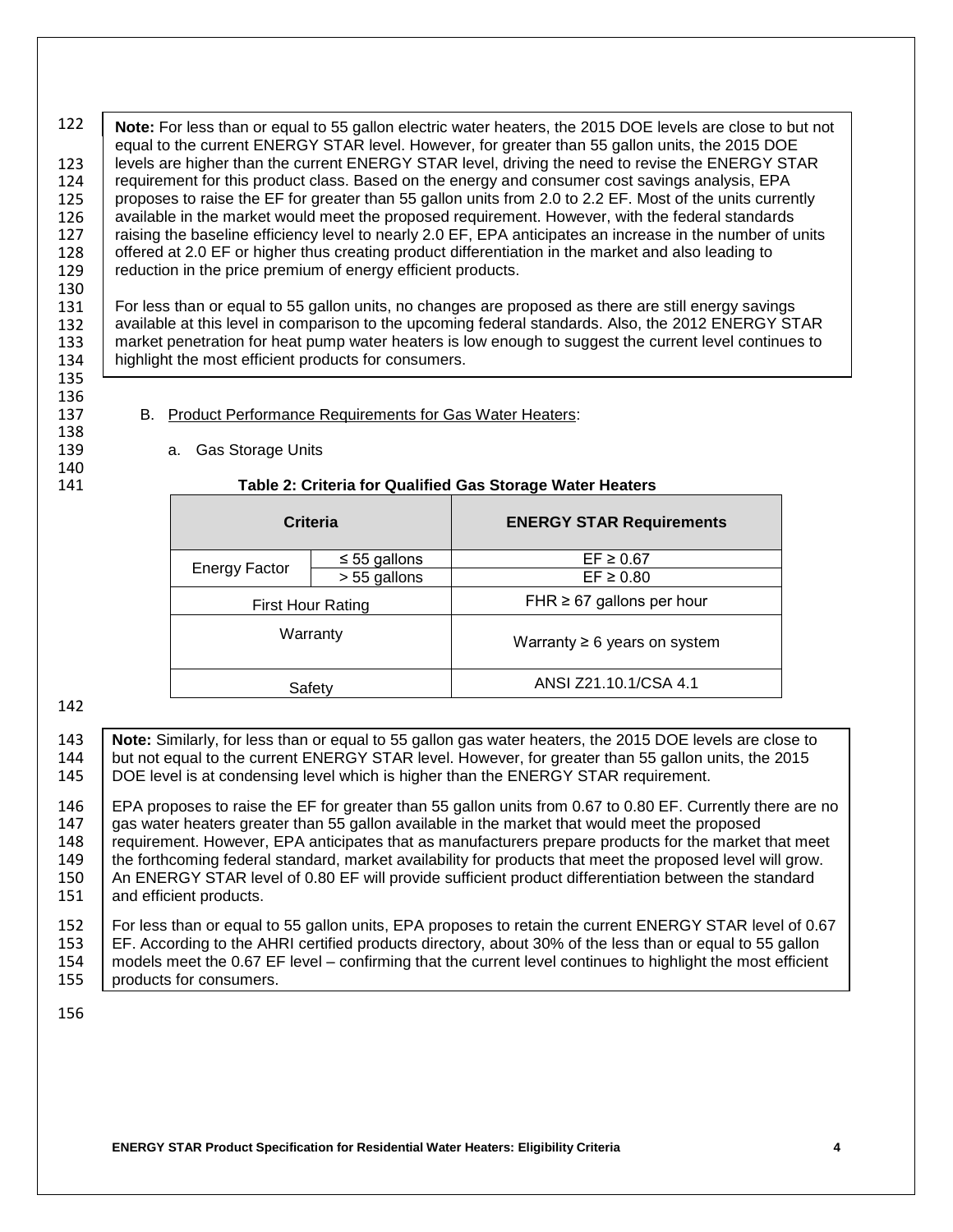#### 157 b. Gas Instantaneous Units

158<br>159

#### 159 **Table 3: Criteria for Qualified Gas Instantaneous Water Heaters**

| Criteria               | <b>ENERGY STAR Requirements</b>                                    |
|------------------------|--------------------------------------------------------------------|
| Energy Factor          | $EF \geq 0.90$                                                     |
| Gallons-Per-<br>Minute | GPM $\geq$ 2.5 over a 77° rise                                     |
| Warranty               | Warranty $\geq 10$ years on heat exchanger and<br>5 years on parts |
| Safety                 | ANSI Z21.10.3/CSA 4.3                                              |

#### 160

161 **Note:** The 2015 federal standard for gas instantaneous water heaters is very close to the current 162 ENERGY STAR requirement, necessitating a revision. Research and analysis indicate that a requ 162 ENERGY STAR requirement, necessitating a revision. Research and analysis indicate that a requirement 163 of 0.90 EF for instantaneous water heaters (recognizing products with condensing technology) will enable 163 of 0.90 EF for instantaneous water heaters (recognizing products with condensing technology) will enable<br>164 consumers to re-coup up-front costs quickly and provide strong product differentiation between standard 164 consumers to re-coup up-front costs quickly and provide strong product differentiation between standard<br>165 and high energy efficiency products in the market. In addition, considerable product availability provides 165 and high energy efficiency products in the market. In addition, considerable product availability provides a<br>166 wide range of consumer choice. Taking these considerations into account, EPA proposes to raise the EF wide range of consumer choice. Taking these considerations into account, EPA proposes to raise the EF<br>167 from 0.82 to the condensing level of 0.90. EPA considered raising the requirement even further, but the 167 from 0.82 to the condensing level of 0.90. EPA considered raising the requirement even further, but the 168<br>168 0.90 EF level also preserves the opportunity for a technology neutral approach in future specification 0.90 EF level also preserves the opportunity for a technology neutral approach in future specification 169 revisions, with gas storage and gas instantaneous criteria combined into a single set of gas water heater 170 criteria.

- 
- 171<br>172 173
- c. Light Duty EPACT Covered Gas Water Heaters

#### 174 **Table 4: Criteria for Qualified Light Duty EPACT Covered Gas Water Heaters**

| Criteria              | <b>ENERGY STAR Requirements</b>                        |  |
|-----------------------|--------------------------------------------------------|--|
| Thermal<br>Efficiency | $TE \geq 0.90$                                         |  |
| Standby Loss          | Standby loss $\leq$ 1647 btu/hr $\times$ (TE $-$ 0.75) |  |
| Warranty              | Warranty $\geq 6$ years on system                      |  |
| Safety                | ANSI Z21.10.3/CSA 4.3                                  |  |

175

176 **Note:** In the ongoing test method rulemaking, DOE is proposing to include certain commercial water 177 heaters with residential applications under the residential test method. DOE's proposal defines these<br>178 commercial water heaters as any gas-fired, electric, oil storage, or instantaneous commercial water 178 Commercial water heaters as any gas-fired, electric, oil storage, or instantaneous commercial water<br>179 Lheater that meets the following conditions: heater that meets the following conditions: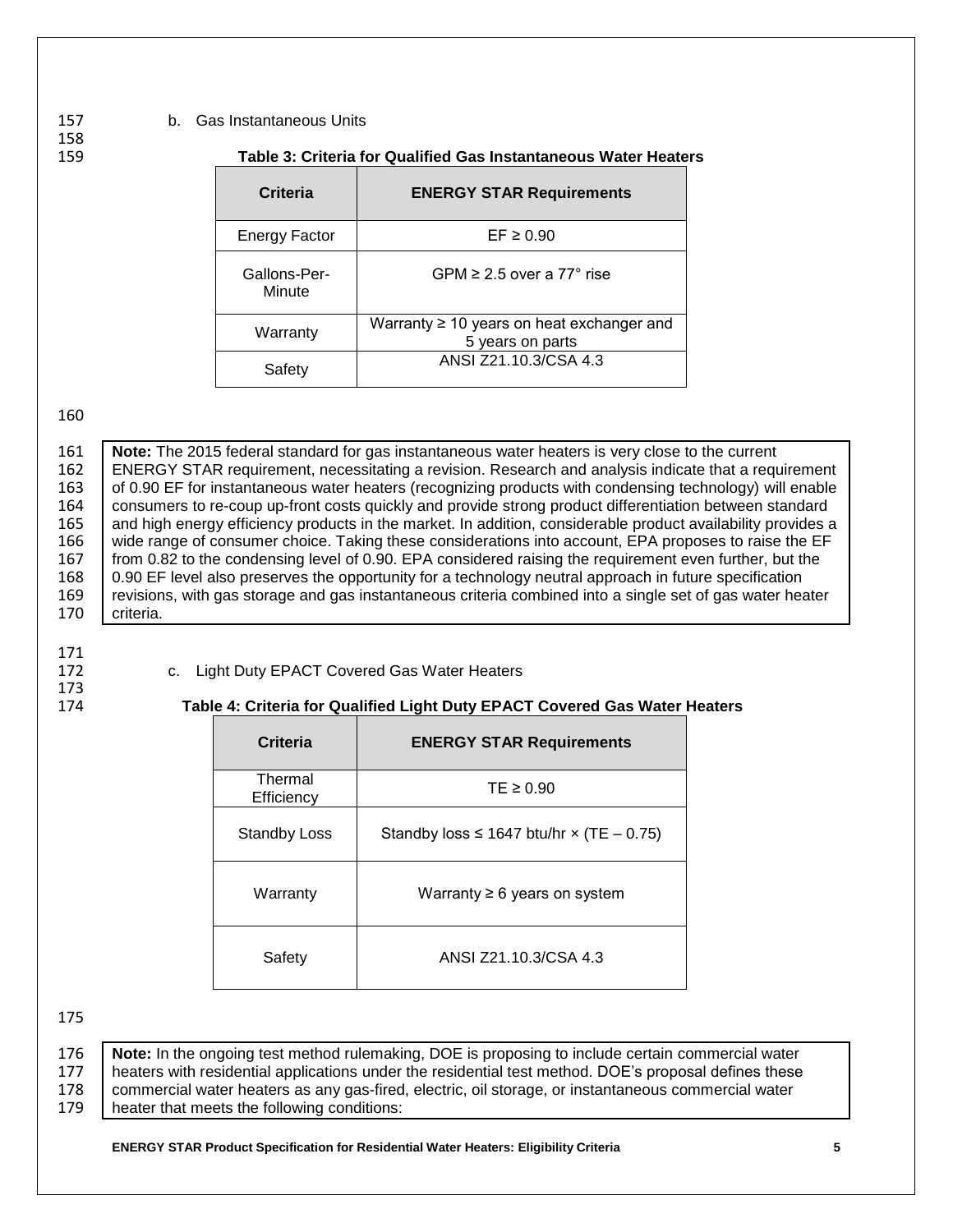## 180 **Note (cont.):** 181 - For models requiring electricity, uses single-phase external power supply 182 | - Is not capable of delivering hot water at temperatures of 180°F or above; and 183 - Does not bear a Code Symbol Stamp signifying compliance with the requirements of the ASME Boiler<br>184 and Pressure Vessel Code. and Pressure Vessel Code. 185 EPA intends to keep the current scope of Light Duty EPACT covered water heaters as-is, which are a 186 Subset of the DOE proposed scope. Once the federal test method is final, EPA will consider expanding 187 the scope of this category. Based on analysis of products now in scope, EPA proposes to retain the 188 Thermal Efficiency requirement but slightly tighten the standby loss requirement to reflect similar and 188 Thermal Efficiency requirement but slightly tighten the standby loss requirement to reflect similar annual<br>189 energy use, in residential applications, to that of gas storage water heaters >55 gallons meeting the 189 energy use, in residential applications, to that of gas storage water heaters >55 gallons meeting the

190 proposed EF requirement. These large storage heaters are the products in most direct competition with 191 products in the Light Duty EPACT Covered category.

- 192<br>193
- C. Product Performance Requirements for Solar Water Heaters:

products in the Light Duty EPACT Covered category.

## 194

### 195 **Table 5: Criteria for Qualified Solar Water Heaters**

| Criteria               | <b>ENERGY STAR Requirements</b>                                                                       |
|------------------------|-------------------------------------------------------------------------------------------------------|
| Solar Energy<br>Factor | SEF $\geq$ 1.8 for electric backup<br>SEF $\geq$ 1.2 for gas backup                                   |
| Warranty               | Warranty $\geq 10$ years on collector, 6 years<br>sealed system, 2 years on controls, 1 year<br>parts |

# 196<br>197

198

201<br>202

- D. Significant Digits and Rounding:
- 199 a. All calculations shall be carried out with directly measured (unrounded) values, except EF  $200$ <br>200 shall be rounded to the nearest 0.01, as specified in 10 CFR 430.23(e)(2). shall be rounded to the nearest  $0.01$ , as specified in 10 CFR  $430.23(e)(2)$ .
- 202 b. Directly measured or calculated values that are submitted for reporting on the ENERGY<br>203 STAR website shall be rounded to the nearest significant digit as expressed in the 203 STAR website shall be rounded to the nearest significant digit as expressed in the<br>204 corresponding specification limit. TE shall be rounded to the nearest 0.01 and SL s corresponding specification limit. TE shall be rounded to the nearest 0.01 and SL shall be 205 rounded to the nearest whole number. SEF shall be rounded to the nearest 0.1.

### 206 **4) Connected Product Criteria:**

- 207 The following are optional connected criteria for ENERGY STAR electric hot water heaters to be<br>208 Fecognized as having 'connected functionality.' recognized as having 'connected functionality.'
- 209 **Note:** In this Draft 1 Version 3.0 specification, EPA is proposing optional connected criteria that will 210 enable electric water heaters that include connected functionality to be recognized as such on the 211 ENERGY STAR website. ENERGY STAR website.
- 212 | In speaking with water heater manufacturers, EPA has learned that a number of current products include 213 connected functionality that enables enhanced consumer control and convenience and the ability to<br>214 enable grid benefits through connection and responsiveness to demand response and other grid sig enable grid benefits through connection and responsiveness to demand response and other grid signals.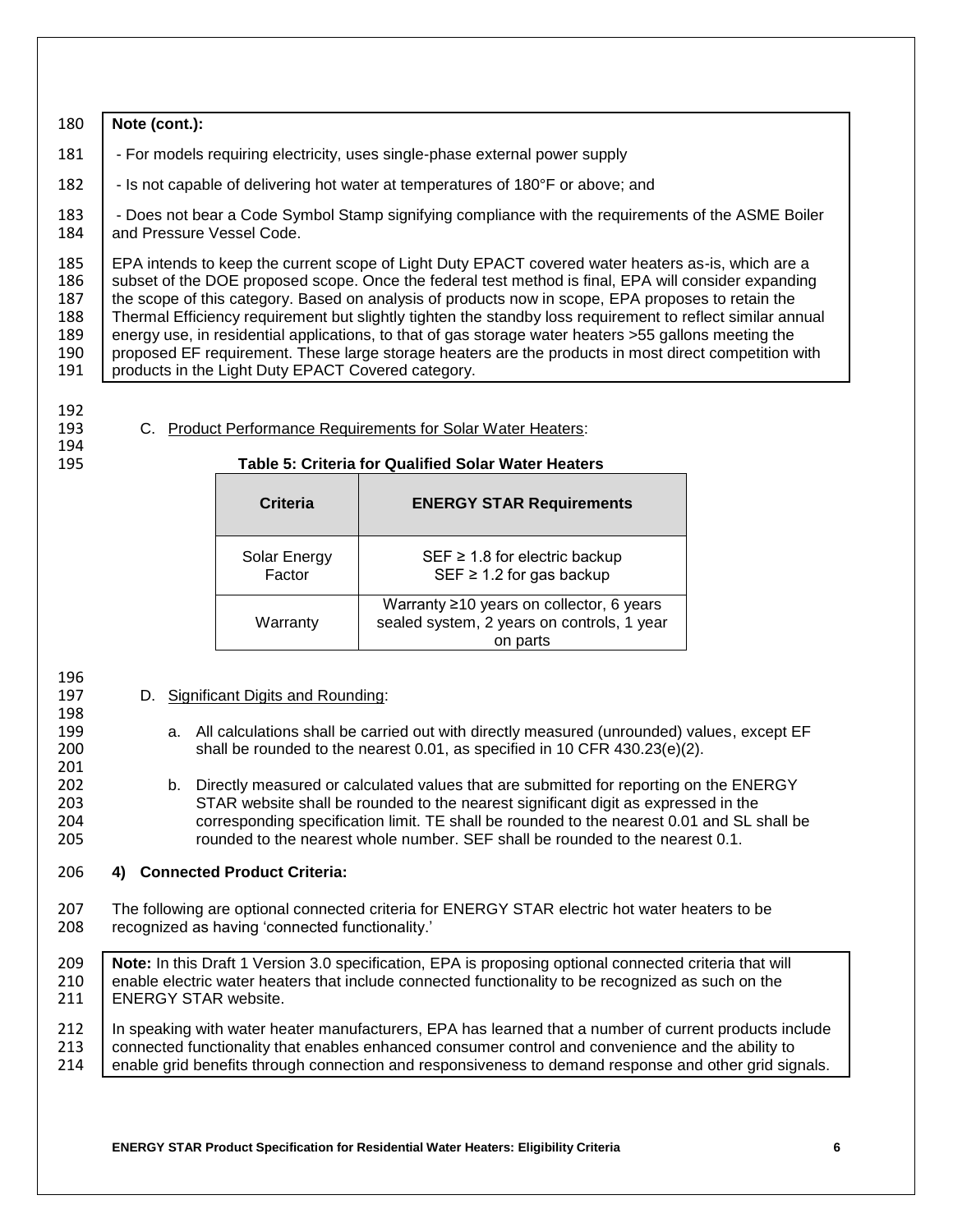| 215                                                                | Note (cont.): While manufacturers cautioned that for a number of reasons, high-efficiency electric heat-                                                                                                                                                                                                                                                                                                                                                                                                                                                                                                                                                                                                            |
|--------------------------------------------------------------------|---------------------------------------------------------------------------------------------------------------------------------------------------------------------------------------------------------------------------------------------------------------------------------------------------------------------------------------------------------------------------------------------------------------------------------------------------------------------------------------------------------------------------------------------------------------------------------------------------------------------------------------------------------------------------------------------------------------------|
| 216                                                                | pump water heaters are not suitable for certain smart grid opportunities, such as Electrical Thermal                                                                                                                                                                                                                                                                                                                                                                                                                                                                                                                                                                                                                |
| 217                                                                | Storage (ETS), EPA does believe that high-efficiency water heaters can offer both tangible grid benefits                                                                                                                                                                                                                                                                                                                                                                                                                                                                                                                                                                                                            |
| 218                                                                | and direct consumer benefits associated with connected functionality.                                                                                                                                                                                                                                                                                                                                                                                                                                                                                                                                                                                                                                               |
| 219                                                                | While including certain core elements of optional connected criteria from other ENERGY STAR product                                                                                                                                                                                                                                                                                                                                                                                                                                                                                                                                                                                                                 |
| 220                                                                | categories; the EPA proposal for water heaters is comparatively a simpler and higher-level approach.                                                                                                                                                                                                                                                                                                                                                                                                                                                                                                                                                                                                                |
| 221                                                                | EPA does not anticipate that specific testing, for example to validate DR functionality, will be required.                                                                                                                                                                                                                                                                                                                                                                                                                                                                                                                                                                                                          |
| 222                                                                | EPA is aware of the collaborative efforts of AHRI and CEE to develop uniform signals and communication                                                                                                                                                                                                                                                                                                                                                                                                                                                                                                                                                                                                              |
| 223                                                                | requirements for connected water heaters (among other products). EPA looks forward to a collaborative                                                                                                                                                                                                                                                                                                                                                                                                                                                                                                                                                                                                               |
| 224                                                                | process that will result in protocols that recognize water heaters that deliver consumer, environmental,                                                                                                                                                                                                                                                                                                                                                                                                                                                                                                                                                                                                            |
| 225                                                                | and grid benefits.                                                                                                                                                                                                                                                                                                                                                                                                                                                                                                                                                                                                                                                                                                  |
| 226                                                                | In meantime, EPA proposes connected criteria now so that products currently on the market that provide                                                                                                                                                                                                                                                                                                                                                                                                                                                                                                                                                                                                              |
| 227                                                                | consumer and grid benefits already can be recognized promptly.                                                                                                                                                                                                                                                                                                                                                                                                                                                                                                                                                                                                                                                      |
| 228                                                                | A. Definitions                                                                                                                                                                                                                                                                                                                                                                                                                                                                                                                                                                                                                                                                                                      |
| 229<br>230                                                         | The following definitions are applicable to Section 4 of this specification:                                                                                                                                                                                                                                                                                                                                                                                                                                                                                                                                                                                                                                        |
| 231                                                                | Communication Link: The mechanism for bi-directional data transfers between the water                                                                                                                                                                                                                                                                                                                                                                                                                                                                                                                                                                                                                               |
| 232                                                                | a.                                                                                                                                                                                                                                                                                                                                                                                                                                                                                                                                                                                                                                                                                                                  |
| 233                                                                | heater and one or more external applications, devices or systems.                                                                                                                                                                                                                                                                                                                                                                                                                                                                                                                                                                                                                                                   |
| 234<br>235<br>236<br>237                                           | b. Consumer Authorized Third Party: Any entity for which the consumer has provided explicit<br>permission to access the water heater connected functionality, in whole or in part, via a<br>communication link.                                                                                                                                                                                                                                                                                                                                                                                                                                                                                                     |
| 238<br>239<br>240<br>241<br>242<br>243<br>244<br>245<br>246<br>247 | Open Standards: Standards that are:<br>C.<br>Included in the Smart Grid Interoperability Panel (SGIP) Catalog of Standards, <sup>6</sup> and/or<br>Ĺ.<br>Included in the National Institute of Standards and Technology (NIST) Smart Grid<br>ii.<br>framework Tables 4-1 and 4-2, $^7$ and/or<br>iii. Adopted by the American National Standards Institute (ANSI) or another well-established<br>international standards organization such as the International Organization for<br>Standardization (ISO), International Electrotechnical Commission (IEC), International<br>Telecommunication Union (ITU), Institute of Electrical and Electronics Engineers (IEEE),<br>or Internet Engineering Task Force (IETF). |
| 248                                                                | d. Premises: Land and the improvements on it.                                                                                                                                                                                                                                                                                                                                                                                                                                                                                                                                                                                                                                                                       |
| 249                                                                | Note: Specific terms used in Section 4 are defined above. The open standards definition is consistent                                                                                                                                                                                                                                                                                                                                                                                                                                                                                                                                                                                                               |
| 250                                                                | with the ENERGY STAR Refrigerators and Freezers final Version 5.0 specification and in recognition of                                                                                                                                                                                                                                                                                                                                                                                                                                                                                                                                                                                                               |
| 251                                                                | the variety of approaches currently being evaluated or deployed, is intended to allow manufacturers                                                                                                                                                                                                                                                                                                                                                                                                                                                                                                                                                                                                                 |
| 252                                                                | significant latitude in product communications.                                                                                                                                                                                                                                                                                                                                                                                                                                                                                                                                                                                                                                                                     |
| 253                                                                | <b>Communications</b><br>В.                                                                                                                                                                                                                                                                                                                                                                                                                                                                                                                                                                                                                                                                                         |
| 254                                                                | The water heater shall provide a communication link on the consumer's premises for                                                                                                                                                                                                                                                                                                                                                                                                                                                                                                                                                                                                                                  |
| 255                                                                | a.                                                                                                                                                                                                                                                                                                                                                                                                                                                                                                                                                                                                                                                                                                                  |
| 256                                                                | functionality detailed in Sections 4C through 4E. The communication link shall use open                                                                                                                                                                                                                                                                                                                                                                                                                                                                                                                                                                                                                             |
| 257                                                                | standards for all communication layers.                                                                                                                                                                                                                                                                                                                                                                                                                                                                                                                                                                                                                                                                             |

e<br>[http://collaborate.nist.gov/twiki-sggrid/bin/view/SmartGrid/PMO#Catalog\\_of\\_Standards\\_Processes](http://collaborate.nist.gov/twiki-sggrid/bin/view/SmartGrid/PMO#Catalog_of_Standards_Processes)<sup>6</sup><br>-

<sup>&</sup>lt;sup>7</sup> [http://www.nist.gov/smartgrid/upload/NIST\\_Framework\\_Release\\_2-0\\_corr.pdf](http://www.nist.gov/smartgrid/upload/NIST_Framework_Release_2-0_corr.pdf)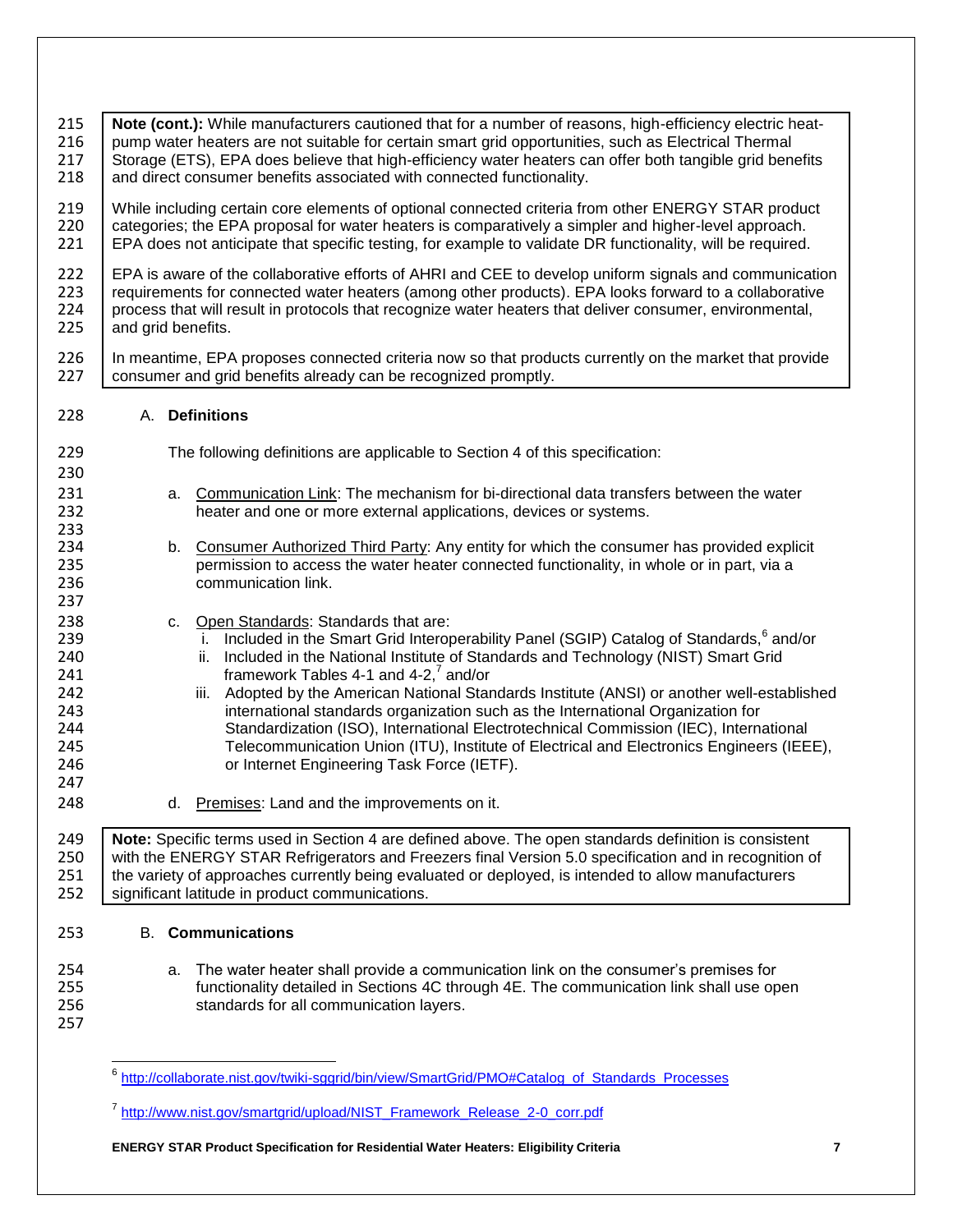| 258                                                                | b. An Interface Control Document (ICD), Application Programming Interface (API), or other                                                                                                                                                                                                                                                                                                                                                                                     |
|--------------------------------------------------------------------|-------------------------------------------------------------------------------------------------------------------------------------------------------------------------------------------------------------------------------------------------------------------------------------------------------------------------------------------------------------------------------------------------------------------------------------------------------------------------------|
| 259                                                                | documentation shall be made available to interested parties that enables consumer-                                                                                                                                                                                                                                                                                                                                                                                            |
| 260                                                                | authorized third parties access to the functionality defined in paragraphs 4C through 4E over                                                                                                                                                                                                                                                                                                                                                                                 |
| 261                                                                | the communication link.                                                                                                                                                                                                                                                                                                                                                                                                                                                       |
| 262                                                                | Note: Consistent with other ENERGY STAR products that include connected criteria, in this Draft 1                                                                                                                                                                                                                                                                                                                                                                             |
| 263                                                                | Version 3.0 specification, EPA has proposed that water heaters use open-standards for all                                                                                                                                                                                                                                                                                                                                                                                     |
| 264                                                                | communication layers and that an API, ICD, or similar be available to interested third parties. By                                                                                                                                                                                                                                                                                                                                                                            |
| 265                                                                | mandating both open standards and an API/ICD, EPA intends to ensure that consumers and third parties                                                                                                                                                                                                                                                                                                                                                                          |
| 266                                                                | have access to all section 4 functionality, whether implemented through standardized message structures                                                                                                                                                                                                                                                                                                                                                                       |
| 267                                                                | or through manufacturer specific protocols, as permitted by many open standards.                                                                                                                                                                                                                                                                                                                                                                                              |
| 268                                                                | For water heaters, EPA proposes that the product must provide open standards-based interconnection                                                                                                                                                                                                                                                                                                                                                                            |
| 269                                                                | within the home based on our understanding of the AHRI White Paper entitled, "Smart" Systems. The                                                                                                                                                                                                                                                                                                                                                                             |
| 270                                                                | paper points out that water heaters have been participating in load control programs for years, in which                                                                                                                                                                                                                                                                                                                                                                      |
| 271                                                                | homeowners grant utilities direct control of the product without intermediation by a third party or even an                                                                                                                                                                                                                                                                                                                                                                   |
| 272                                                                | in-home network. EPA also intends for this requirement to be compatible with the direction of the                                                                                                                                                                                                                                                                                                                                                                             |
| 273                                                                | CEE/AHRI effort to define protocols for grid interactive water heaters. EPA is interested in stakeholder                                                                                                                                                                                                                                                                                                                                                                      |
| 274                                                                | feedback on this approach.                                                                                                                                                                                                                                                                                                                                                                                                                                                    |
| 275                                                                | EPA proposes that water heaters use only open protocols for all connected functionality, including remote                                                                                                                                                                                                                                                                                                                                                                     |
| 276                                                                | management. EPA continues to believe that this provides the broadest opportunity for consumer and grid                                                                                                                                                                                                                                                                                                                                                                        |
| 277                                                                | benefit. EPA requests stakeholder feedback on the suitability of this approach for electric storage water                                                                                                                                                                                                                                                                                                                                                                     |
| 278                                                                | heaters.                                                                                                                                                                                                                                                                                                                                                                                                                                                                      |
| 279<br>280<br>281<br>282<br>283<br>284<br>285<br>286<br>287<br>288 | C. Remote Management<br>At a minimum, the water heater shall be capable of responding to control signals, from<br>consumers and/or consumer authorized third parties, requesting operational changes reflective of<br>what is consumer controllable on the product itself, including:<br>Operational mode (e.g. heat-pump only, hybrid, high demand, electric-only, vacation)<br>a.<br>Water temperature setting<br>b.<br>c. On-Off (if consumer controllable on the product) |
| 289                                                                | Note: In this Draft 1 Version 3.0 specification, EPA has proposed remote management criteria such that                                                                                                                                                                                                                                                                                                                                                                        |
| 290                                                                | the product is capable being remotely controllable to the extent it is directly controllable. In general, this                                                                                                                                                                                                                                                                                                                                                                |
| 291                                                                | includes operating mode control, adjustment of water temperature and On-Off control, if such control is                                                                                                                                                                                                                                                                                                                                                                       |
| 292                                                                | available on the product itself.                                                                                                                                                                                                                                                                                                                                                                                                                                              |
| 293                                                                | <b>Operational Status</b><br>D.                                                                                                                                                                                                                                                                                                                                                                                                                                               |
| 294                                                                | At a minimum, the water heater shall be capable of providing the following information to                                                                                                                                                                                                                                                                                                                                                                                     |
| 295                                                                | consumers and consumer-authorized third parties via a communication link:                                                                                                                                                                                                                                                                                                                                                                                                     |
| 296                                                                | Operational status (e.g. heat-pump active/standby, electric heating active/standby)                                                                                                                                                                                                                                                                                                                                                                                           |
| 297                                                                | a.                                                                                                                                                                                                                                                                                                                                                                                                                                                                            |
| 298                                                                | Operational mode (e.g. heat-pump only, hybrid, high demand, electric-only, vacation)                                                                                                                                                                                                                                                                                                                                                                                          |
| 299                                                                | b.                                                                                                                                                                                                                                                                                                                                                                                                                                                                            |
| 300                                                                | Water temperature setting (°F / °C)                                                                                                                                                                                                                                                                                                                                                                                                                                           |
| 301                                                                | с.                                                                                                                                                                                                                                                                                                                                                                                                                                                                            |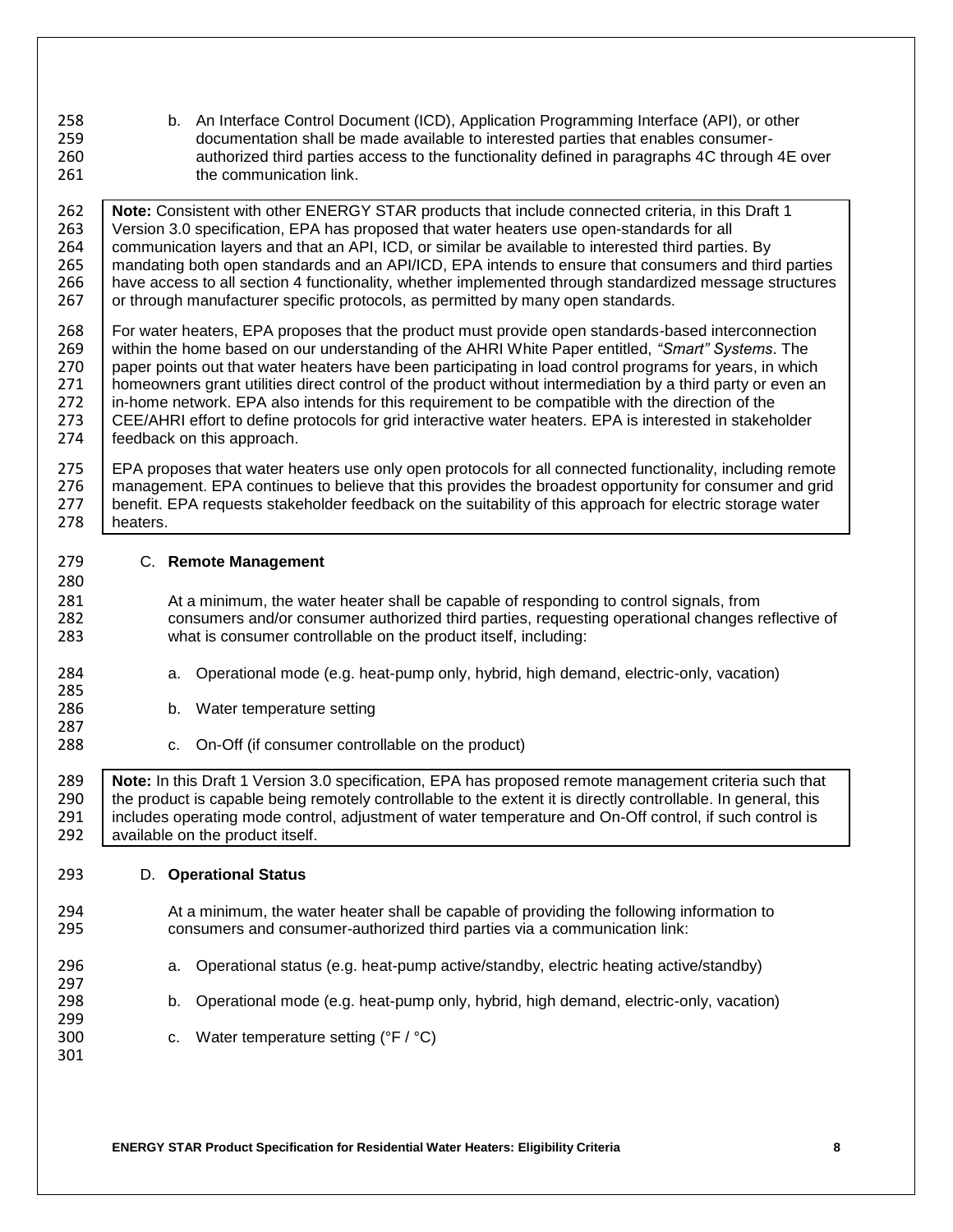302 **Note:** In this Draft 1 Version 3.0 specification, proposed operational status reporting criteria is intended to enable direct consumer benefits, inform energy management systems and applications, and help inform 304 utilities as to the magnitude of available, dispatch-able load. 305 E. **Demand Response** 306<br>307 a. At a minimum, electric hot water heaters shall be capable of shedding load in response to 308 signals from consumer-authorized third parties that request near-term or scheduled load 309 reductions. 310<br>311 311 b. Consumer override: The consumer shall be able to override the product's Demand Response<br>312 **burban and response** participation without limitation. participation without limitation. 313 **Note:** EPA recognizes that while electric resistance water heater programs are well established, utilities 314 and water heater manufacturers are still exploring the appropriate type and level of control that will enable 315 grid benefits from high-efficiency heat-pump water heaters while minimizing impacts to consumers. 316 Manufacturers have informed EPA that heat-pump water heater compressors should not be cycled<br>317 frequently and that fast-response load shedding in these products may be limited to shutting-down o 317 frequently and that fast-response load shedding in these products may be limited to shutting-down or 318 deactivating electric-resistance heating elements. deactivating electric-resistance heating elements. 319 Accordingly, in this Draft 1 Version 3.0 specification, proposed demand response criteria is specified at a<br>320 I high level that is intended to allow manufacturers the flexibility to work with utilities to determine t 320 high level that is intended to allow manufacturers the flexibility to work with utilities to determine the<br>321 appropriate type and level of demand responsiveness, while ensuring consumers are always able to 321 appropriate type and level of demand responsiveness, while ensuring consumers are always able to 322 override their product's DR status. FPA expects manufacturers will enable a level of utility control that 322 override their product's DR status. EPA expects manufacturers will enable a level of utility control that<br>323 orovides tangible grid benefits while minimizing the risk of undue product stress or consumer impact. provides tangible grid benefits while minimizing the risk of undue product stress or consumer impact. 324 Stakeholder comments are encouraged on this approach. 325 F. **Information to Installers and Consumers** 326 327 If additional modules, devices, services, or supporting infrastructure are required in order to 328 activate the water heater's communications capabilities, installation instructions and a list of these 329 requirements shall be made available at the point of purchase and prominently displayed in the<br>330 represent iterature It is also suggested that information be provided on the product packaging an 330 product literature. It is also suggested that information be provided on the product packaging and<br>331 on the product. These instructions shall provide specific information on what must be done to 331 on the product. These instructions shall provide specific information on what must be done to<br>332 activate these capabilities (e.g., a product package or product label might briefly state "This 332 activate these capabilities (e.g., a product package or product label might briefly state "*This*  333 *product has an open standards-based modular communications interface and is shipped with a*  334 *pre-installed Wi-Fi module. Internet connectivity and a wireless router are required to enable*  interconnection with external devices, systems or applications.") 336 337 **5) Test Requirements:** 338<br>339 A. A representative model shall be selected for testing per the following requirements: 340 a. For qualification of an individual product model, the representative mode shall be equivalent 341 be to that which is intended to be marketed and labeled as ENERGY STAR: to that which is intended to be marketed and labeled as ENERGY STAR; 342 b. For qualification of a basic model, any model within that basic model may be considered the representative model. 344<br>345 345 B. One of the following sampling plans shall be used for purposes of testing for ENERGY STAR<br>346 **Starburn** qualification: qualification: 347<br>348 348 a. A single unit is selected, obtained, and tested. The measured performance of this unit and of 349 349 each subsequent unit manufactured must be equal to or better than the ENERGY STAR<br>350 specification requirements. Results of the tested unit may be used to qualify additional specification requirements. Results of the tested unit may be used to qualify additional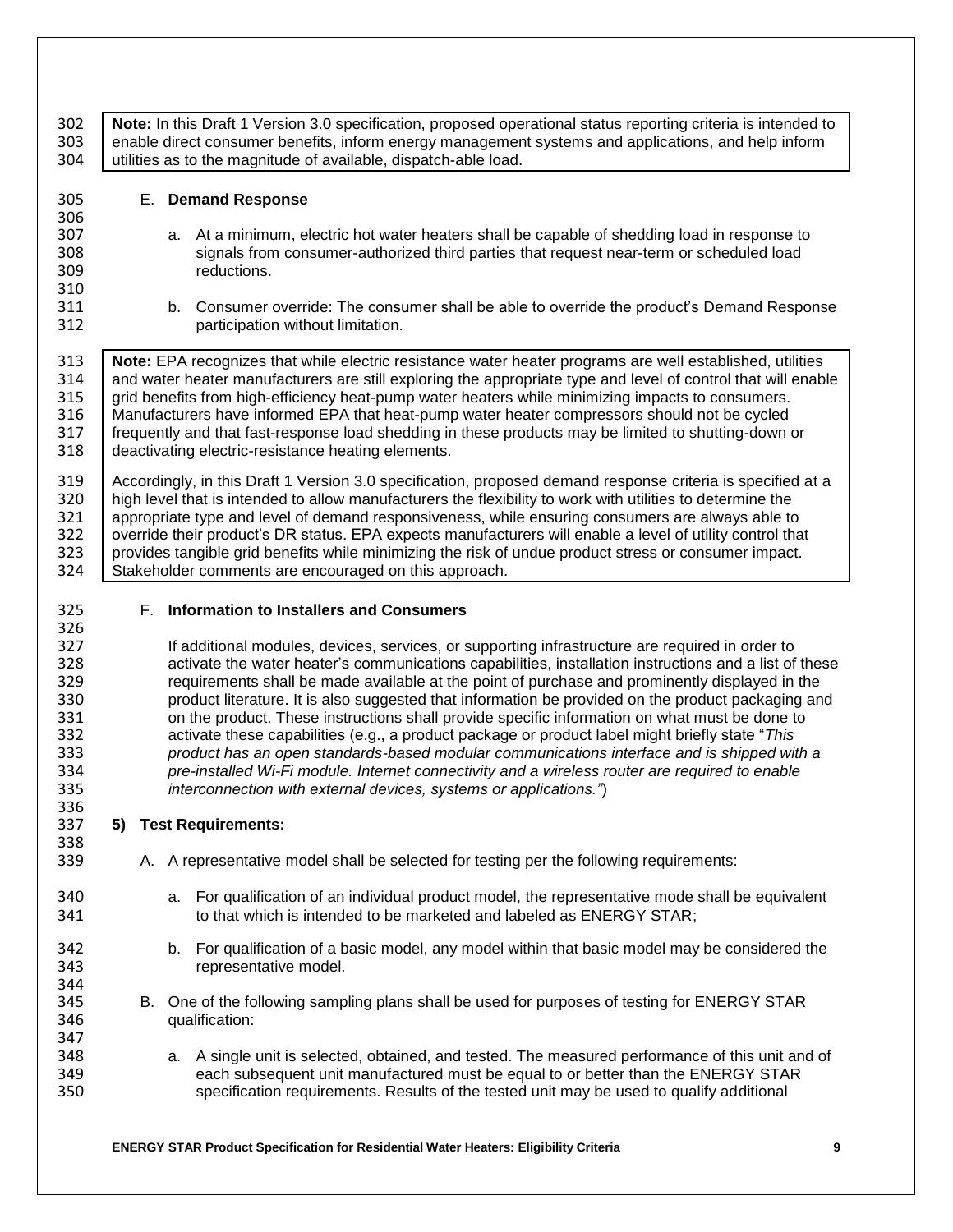353<br>354 b. Units are selected for testing and results calculated according to the sampling requirements defined in 10 CFR Part 429, Subpart B § 429.17. The certified rating must be equal to or<br>356 better than the ENERGY STAR specification requirements. Results of the tested unit may 356 better than the ENERGY STAR specification requirements. Results of the tested unit may be<br>357 seed to qualify additional model variations within a basic model as long as the definition for 357 used to qualify additional model variations within a basic model as long as the definition for basic model provided in Section 1, above, is met. 359<br>360 C. When testing residential water heaters, the following test methods shall be used to determine 361 ENERGY STAR qualification: 362<br>363 363 **Table 6: Test Methods for ENERGY STAR Qualification ENERGY STAR Requirement Test Method Reference Applicable Products** Energy Factor 10 CFR 430, Subpart B, Appendix E\* Gas and electric units; FHR only for storage units, GPM only for instantaneous. First Hour Rating (FHR) Gallons per minute (GPM) Thermal Efficiency 10 CFR 431, Subpart G Light duty EPACT covered Standby Loss and the standby Loss gas water heaters in the standby Loss gas water heaters in the standard gas water heaters Solar Energy Factor | SRCC – OG-300: Operating Guidelines and Minimum Standards for Certifying Solar Water Heating Systems Whole-home solar units 364 **\*** Includes any applicable guidance that DOE has issued regarding the testing of these products 365 (See http:/www1.eere.energy.gov/guidance/default.aspx?pid=2&spid=1). **Note on recovery**  366 **efficiency:** Guidance includes that for thermostatically-controlled water heaters that do not 367 initiate and complete a recovery cycle prior to the start of the second draw of the simulated-use 368 test, the recovery efficiency shall be determined as specified in Section 11.2 of ASHRAE 118.2. 369 D. Compliance with Connected functionality, as specified in Section 4, shall be through examination of product and/or product documentation. of product and/or product documentation. 371 **Note:** EPA will release an update to this specification, Version 3.1, to adopt the new federal test method 372 once it is finalized. 373 Coincident with the inclusion of optional connected functionality in this Draft 1 Version 3.0 specification,<br>374 5D clarifies that verification may be through examination of the product and/or the product documentation 5D clarifies that verification may be through examination of the product and/or the product documentation. 375<br>376 376 **6) Effective Date:** 377 The ENERGY STAR Residential Water Heater specification shall take effect on **TBD**. To qualify for 378 ENERGY STAR, a product model shall meet the ENERGY STAR specification in effect on the model's date of manufacture. The date of manufacture is specific to each unit and is the date on 380 which a unit is considered to be completely assembled. 381 **Note:** EPA expects to finalize the Version 3.0 Water Heater specification in the summer of 2014, with the 382 intention of aligning the effective date with the federal standards effective date of April 16, 2015. 383<br>384

351 individual model variations within a basic model as long as the definition for basic model

352 provided in Section 1, above, is met, or

384 **7) Future Criteria Revisions:** 

385 EPA reserves the right to change the specification should technological and/or market changes affect its usefulness to consumers, industry, or the environment. In keeping with current policy, revisions to